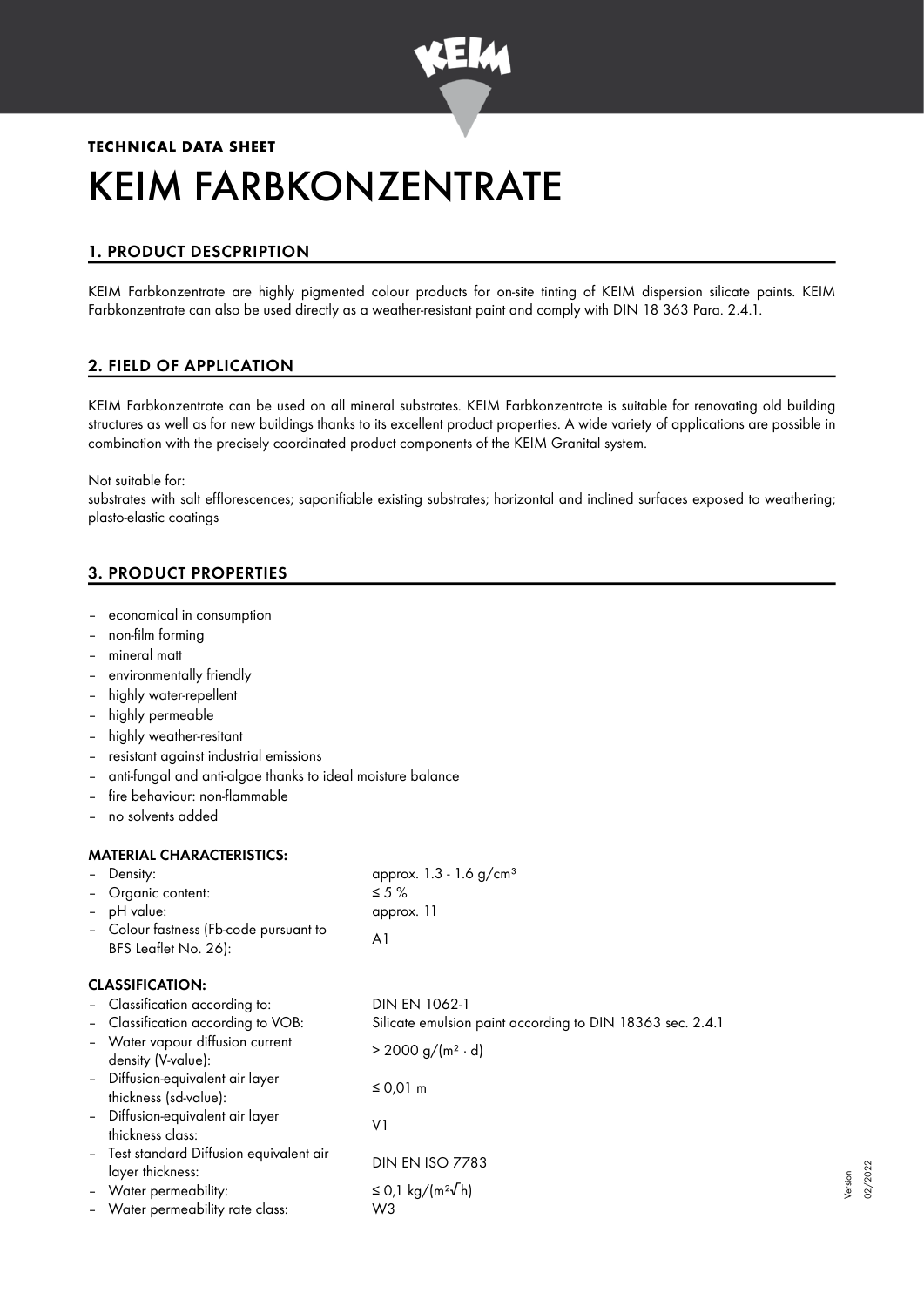| - Test standard Water permeability | <b>DIN EN 1062-3</b> |
|------------------------------------|----------------------|
| rate:                              |                      |
| - Gloss level at $85^\circ$ :      | matt                 |
| - Test standard Gloss level:       | $ISO$ 2813           |

#### COLOUR SHADES:

monochrome shades 9001 to 9010 available. See KEIM Palette Exclusiv.

## 4. APPLICATION INSTRUCTIONS

#### SUBSTRATE PREPARATION:

The substrate must be dry, sound, free from chalking, clean and dust-free. Loose parts of existing coatings must be removed mechanically or by high-pressure water jetting. Defective areas must be filled and texture-matched using a suitable repair material. Any sintered layers on new renders must be removed with KEIM Ätzflüssigkeit (lime remover) according to instructions. New render areas (repairs) are generally to be pretreated with KEIM Ätzflüssigkeit (lime remover) according to the specifications in the Technical Data Sheet. Strongly absorbing surfaces must be primed with KEIM Spezial-Fixativ. Please, refer to the Technical Data Sheet of the primer regarding application and dilution. Repaired substrates and substrates with structural differences or hairline cracks require a base coat with the higher filled KEIM Granital-Grob instead of KEIM Farbkonzentrate. In case of larger cracks or strong structural differences, a primer coat with the higher filled KEIM Contact-Plus might be necessary instead of KEIM Granital-Grob.

Sound, organic, existing coatings must be precoated with KEIM Contact-Plus as bridging coat.

Old coatings that are plasto-elastic or susceptible to saponification are not suitable for coating. Old, film-forming coatings that are not sound or hinder vapour diffusion must be removed with the paint stripper KEIM Dispersionsentferner or by mechanical methods. A pretreatment with KEIM Silangrund is recommended for surfaces exposed to high moisture or weathering.

#### APPLICATION CONDITIONS:

Ambient and substrate temperature ≥ 5 °C during application and drying. Do not apply in direct sunlight or on sun-heated substrates. Protect surfaces from direct sun, wind and rain during and after application.

#### PREPARATION OF MATERIAL:

Stir up KEIM Farbkonzentrate thoroughly before application.

#### APPLICATION:

KEIM Farbkonzentrate can be painted, rolled or sprayed (nozzle: ≥ 435, for further information see TM on airless technology). On difficult, poorly and/or differently absorbent substrates, Special Fixative (Spezial-Fixativ) KEIM is recommended as a thinner.

Primer coat: For the primer coat, application with a roller or brush is recommended. Apply KEIM Farbkonzentrate in the normal case undiluted or depending on the absorbency of the substrate, diluted up to max. 20 % with KEIM Spezial-Fixativ. Final coat: Apply KEIM Farbkonzentrate undiluted.

Note: Three coats are recommended in the event of very heavy use.

#### DRYING TIME:

Can be overcoated after 12 hours at the earliest (at 23°C and 50% RH). After pre-treatment with KEIM Silangrund, apply the primer coat after approx. 4 hours.

#### CONSUMPTION:

approx. 0,35 kg/m² for two coatings. These material consumption values are guide values for smooth substrates. Exact consumption values must be determined by means of test areas.

### CLEANING OF TOOLS:

Clean immediately with water.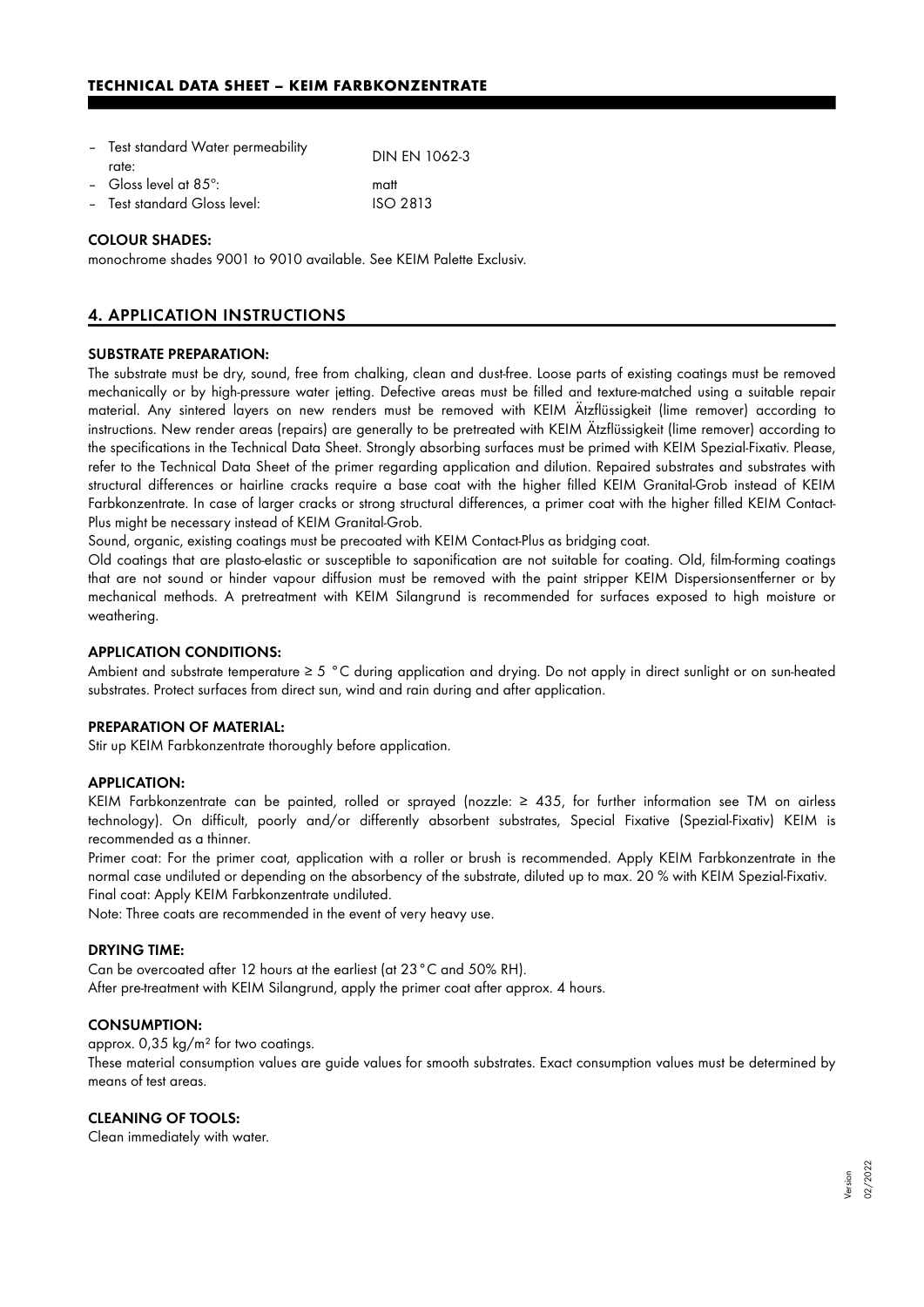## 5. PACKAGING

| <b>Container content</b> | Unit of measure | Quantity on pallet | Type of container |
|--------------------------|-----------------|--------------------|-------------------|
| 25                       | kg              | 24                 | bucket            |
|                          | kg              |                    | bucket            |
|                          | kg              |                    | can               |

# 6. STORAGE

| max. storage time | <b>Storage conditions</b>                            |
|-------------------|------------------------------------------------------|
| 12 months         | cool<br>frost-free<br>keep container tightly sealed. |

# 7. DISPOSAL

For disposal information refer to section 13 of the safety data sheet.

#### EC WASTE CODE:

Waste code: 08 01 12

## 8. SAFETY INSTRUCTIONS

Please, refer to the Material Safety Data Sheet.

#### GISCODE:

GIS code: BSW 10

# 9. GENERAL INFORMATION

Cover surfaces not to be treated, especially glass, ceramics and natural stone. Any splashes on surrounding surfaces or traffic areas must be rinsed off immediately with plenty of water.

Mixing with products not part of the system or other foreign additives is not permitted.

# 10. CERTIFICATES & QUALITY SEALS